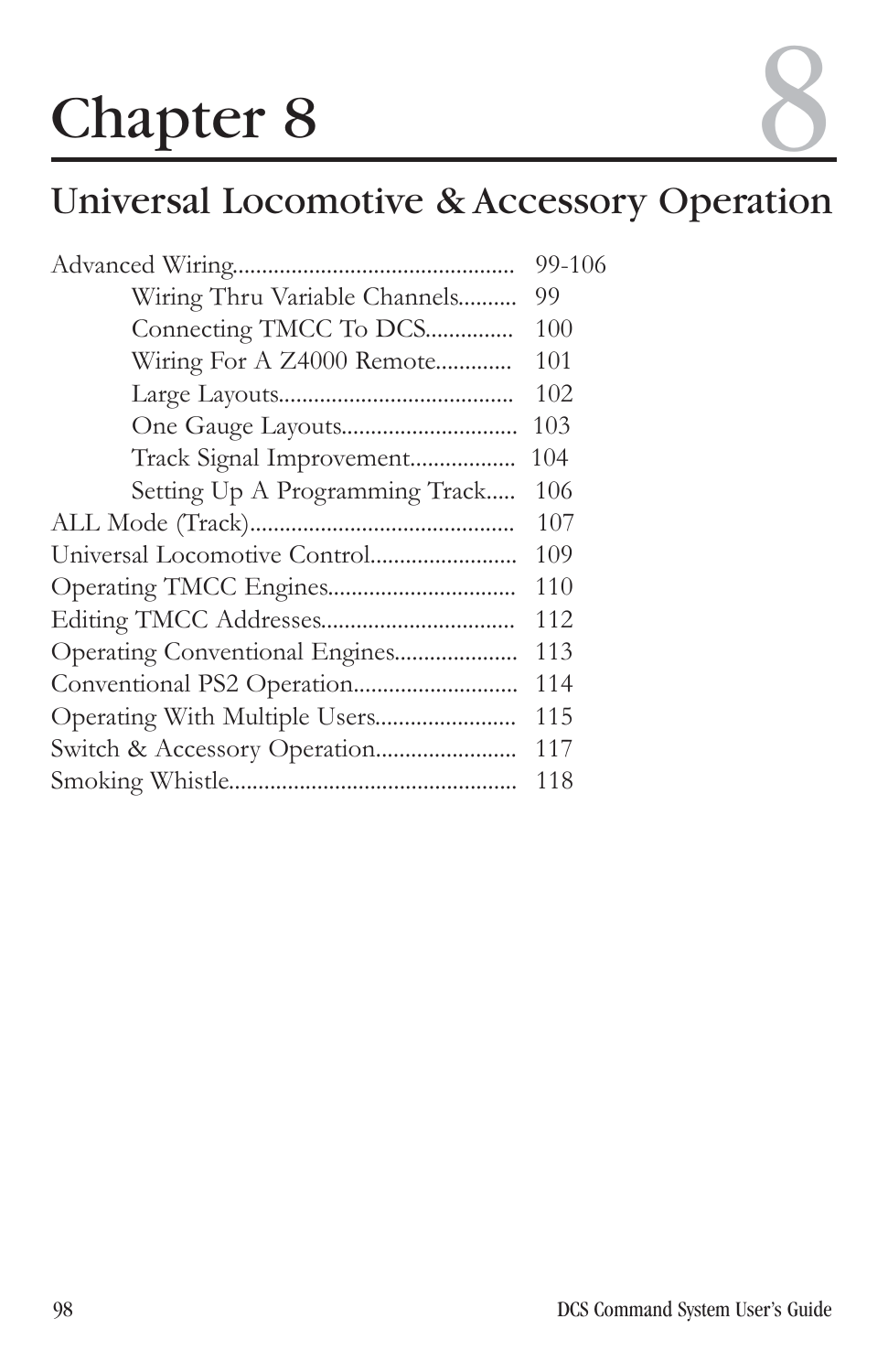### **Wiring through a Variable Channel Only**

In order for the TIU to function, Fixed In 1 must be connected to the transformer. If Fixed In 1 is not required because Fixed Out 1 is not connected to any track, two additional methods are available for powering the TIU.



Plug a separate power supply into the Aux Power Input connector on the TIU. We recommend MTH Z-500, Z-750, Z-1000 power supplies found in RailKing train sets and sold separately (MTH Item Number 40-500, 40-750, 40-1000). Alternate power supplies must be within 12 to 24 Vac and 1.0 to 10 Amps.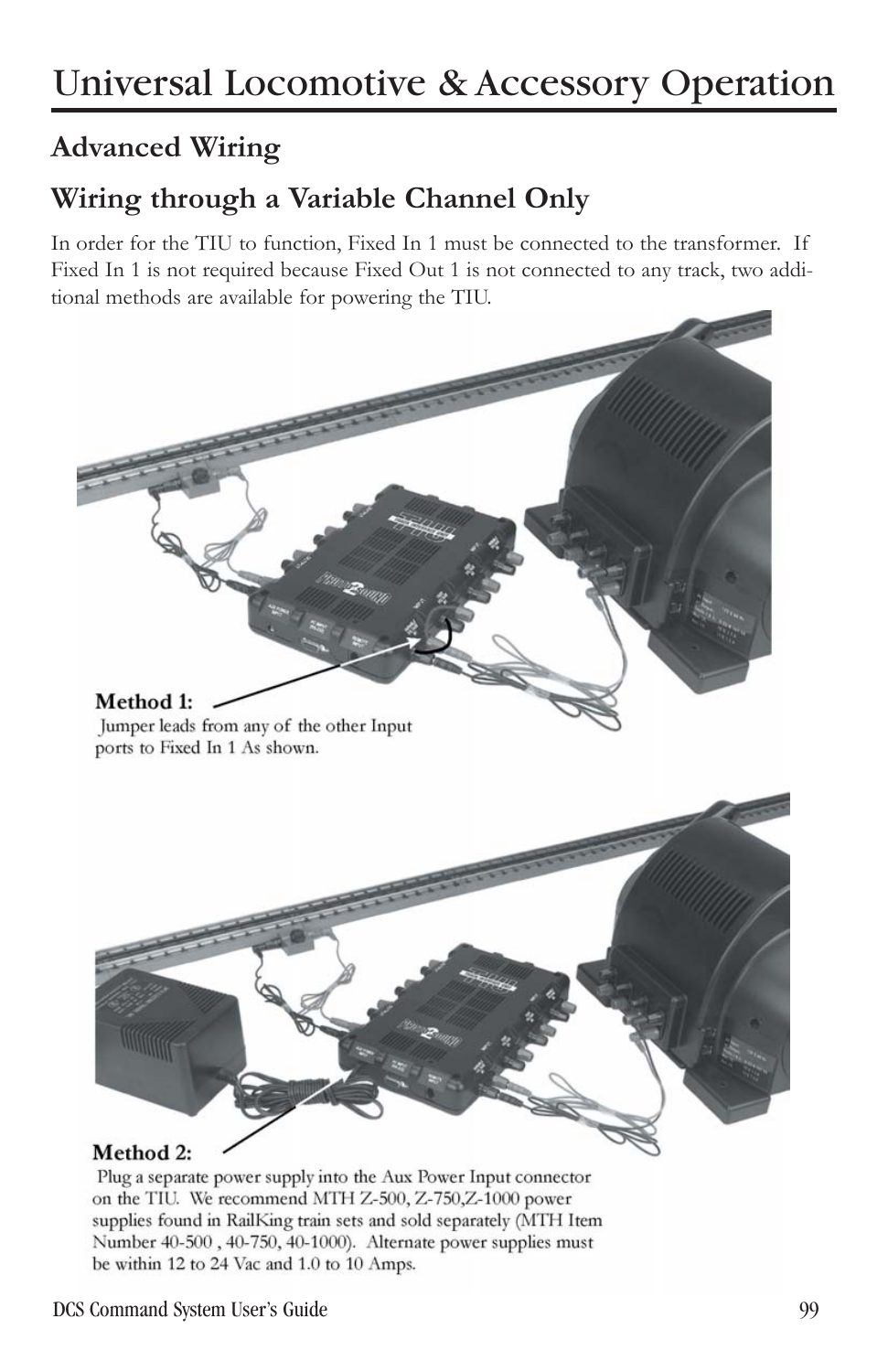#### **Connecting the TMCC Command Base to a DCS Layout**



*Note: While the TIU/TMCC Connector Cable (Item No. 50-1018) looks like a standard computer DB-9 cable, two of the pins have been reversed to allow the TIU and Command Base to communicate. A standard DB-9 cable will not work in this application.*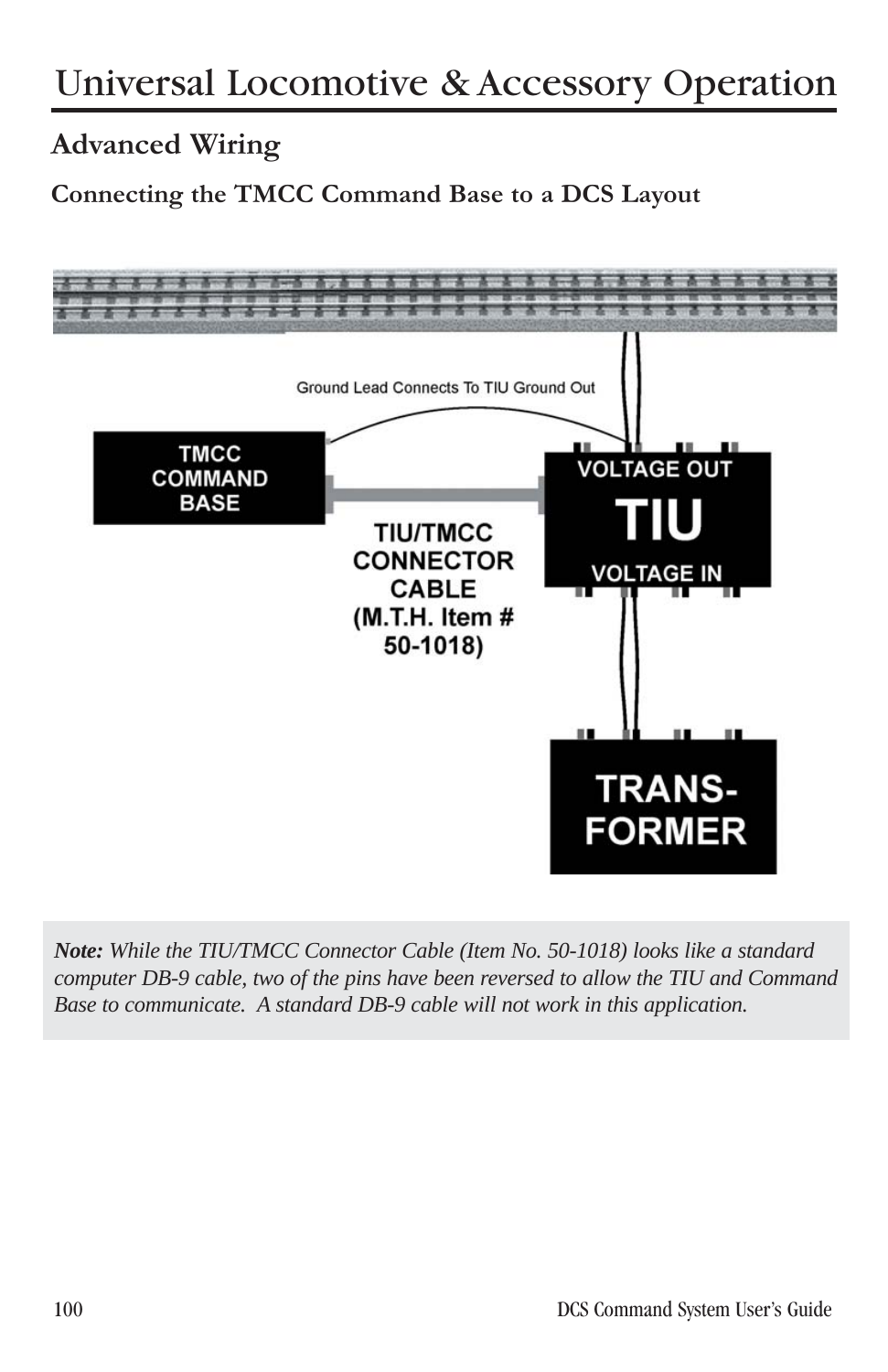**Wiring with Z-4000 Remote Receiver for Conventional Control of Fixed Channels**

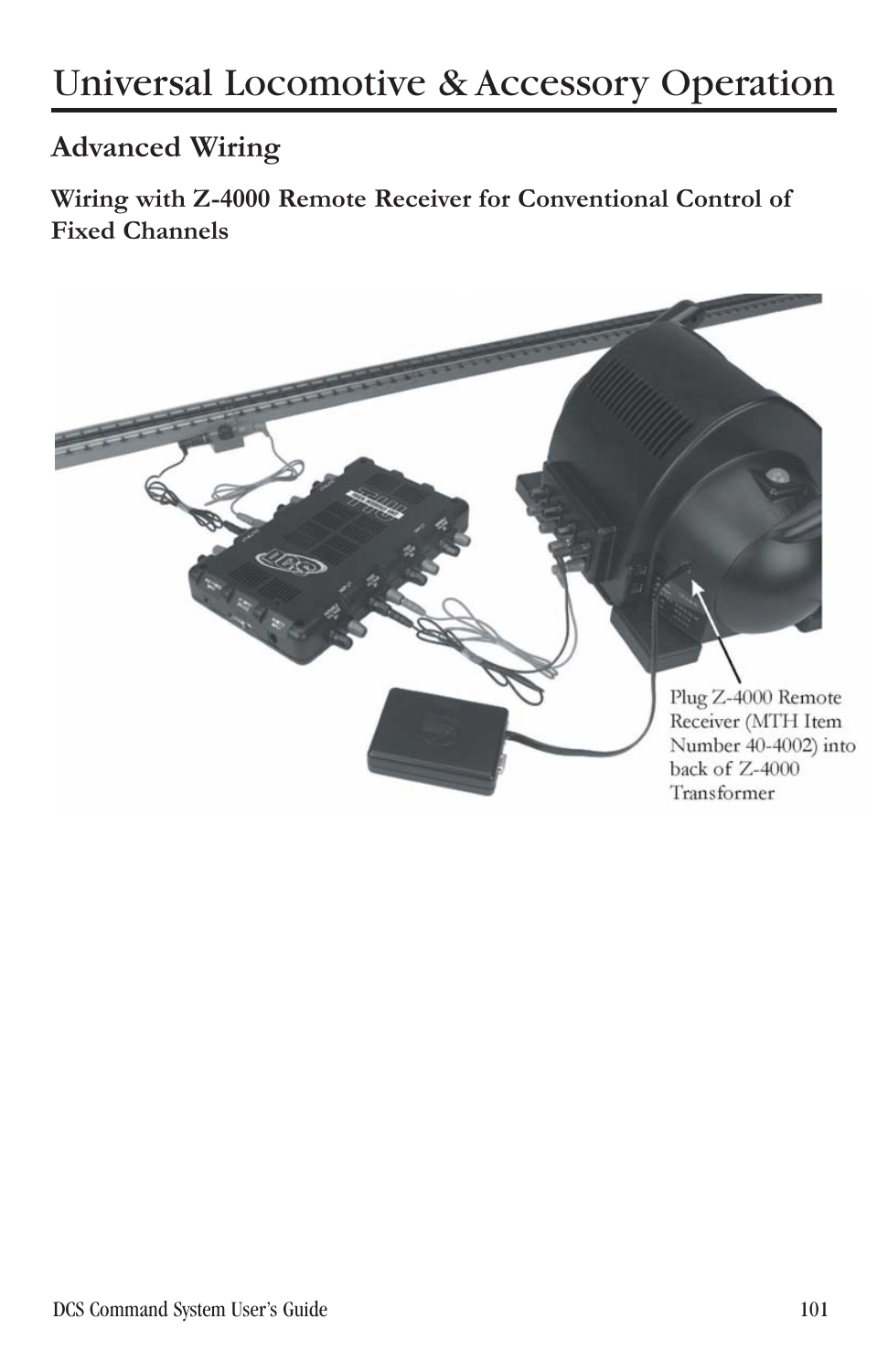One of the great features of the DCS system is that it is expandable and can be adapted to each layout. The installation of the system to each layout may differ as the size and complexity of the layout increase. Here are some general guidelines for installing DCS on larger more complex layouts. Please see MTH's website, www.protosound2.com, for more articles on layout wiring.

#### **Multiple TIU Channels/Multiple TIUs**

Depending on the size of your layout, you may need to use more than one TIU channel. If your layout contains more than 300 feet of track and wiring or more than 5 engines on the track at one time, MTH recommends using more than one TIU channel to maintain a good DCS Track Signal (see System/Track Signal Test for more information). If you are running engines in Command Mode only, remember the TIU Variable Channels can be set to Fixed (see Menu/System/DCS Set Up) and all 4 channels of the TIU can be used (AC power only). For layouts with more than 1200 feet of track and wire, MTH recommends using multiple TIUs set to SUPER MODE to maintain a good DCS Track Signal. It is important to understand the DCS remote sends a command to one TIU or multiple TIUs at the same time and the digital command for one locomotive is sent to all tracks connected to all TIU channels simultaneously. Therefore, the train will receive the digital command wherever it is on the layout provided that section of the layout is connected to a powered TIU. It is also important to remember the DCS Remote can send commands to one TIU or multiple TIUs depending on the TIU addresses you instruct the DCS Remote to communicate with (see Menu/System/TIU Set Up/Add TIU).

#### **Wire Management/Track Blocks**

Since DCS puts the digital signal on the center rail, digital signal strength may become an issue as the track and wire length increase. When more than one TIU channel is used, the track should be separated into blocks. This is easily done by insulating the rails between blocks. In addition, the wire lengths on a terminal strip should be balanced; the length of wire should be the same wherever possible to maximize the DCS signal on the track. Therefore, placement of the TIU and Terminal Blocks should be centralized to minimize the wire length going to the track.





**Bottom View** (40-1029)



Remove Wire to insulate center rail.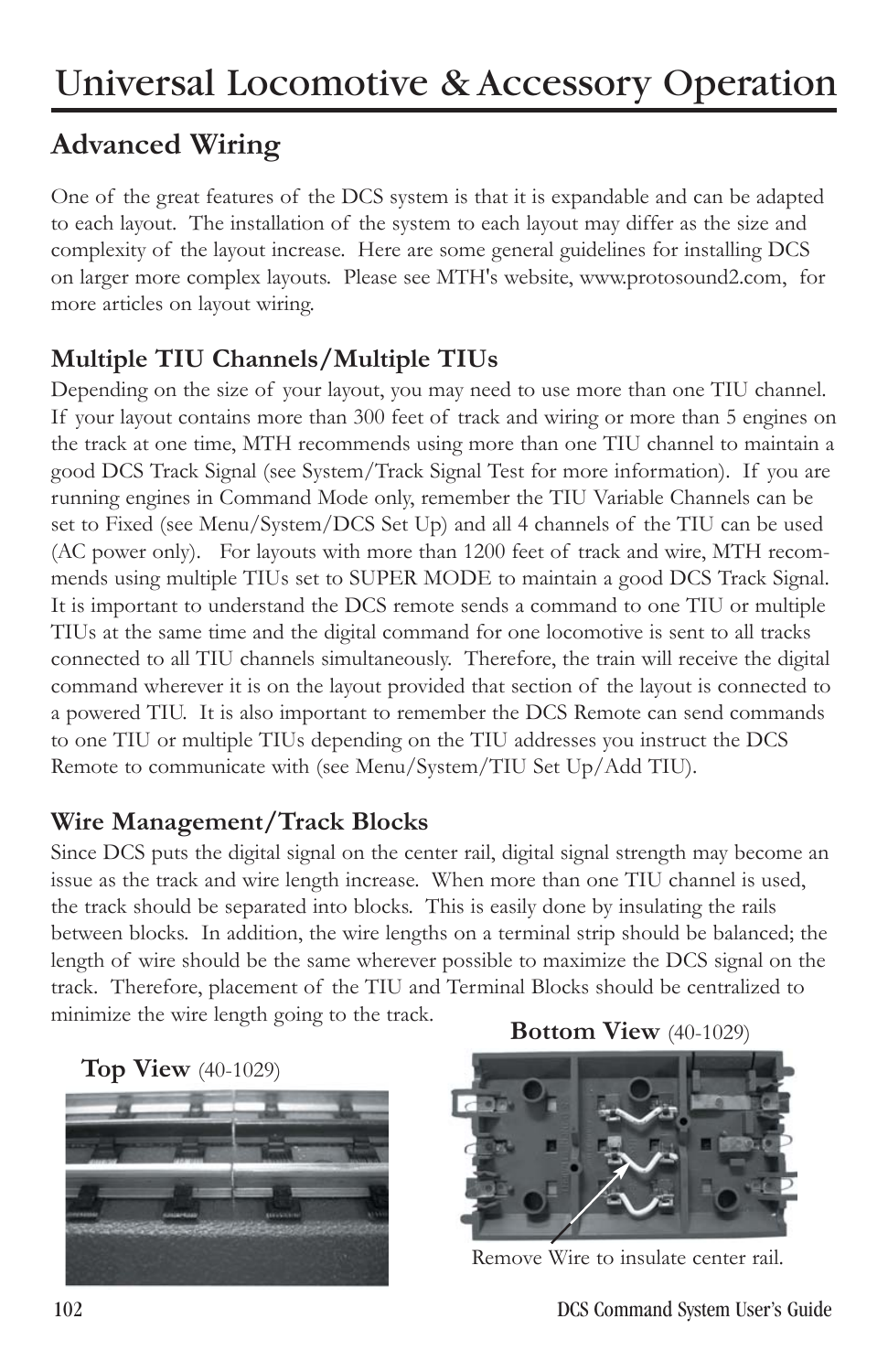#### **Conventional, Command, or Both**

If you plan to run trains in conventional and command mode on the track at the same time you will need to use a Variable channel of the TIU. Using the Variable channel of the TIU, you can run conventional engines (vary the voltage to the track) and command engines (send digital commands) on the track at the same time to vary the speed of the engine for example. It is important to remember that the top speed of the command train will be limited to the voltage on the track.

*Note: The variable channels require 22 volts AC power at the Variable Input to provide the voltage displayed on the DCS Remote. If less than 22 Volts AC is provided to the Variable Input the voltage output to the track will be less than that displayed in the DCS Remote. The TIU Variable Channel will NOT vary DC power.* 

#### **Using DC Power Supplies**

It is important to remember the DCS system was designed for inside layouts. If DCS is used outdoors on One gauge or (G gauge) layouts, please make sure the system is protected from the weather (rain and snow for example). In addition, DC power will NOT pass through the TIU Variable Channels. Therefore, use only the Fixed 1 & 2 Channels with DC power supplies. Also remember the polarity is critical to DCS Command operation. The positive (+) rail carries the digital signal. You may have to place the engine on the track in the opposite direction if the engine does not have a polarity switch. It is also very important to keep in mind the positive output (+) from the DC power supply must be connected to the positive (+) input terminal on the TIU Fixed channel to carry the DCS signal to the track.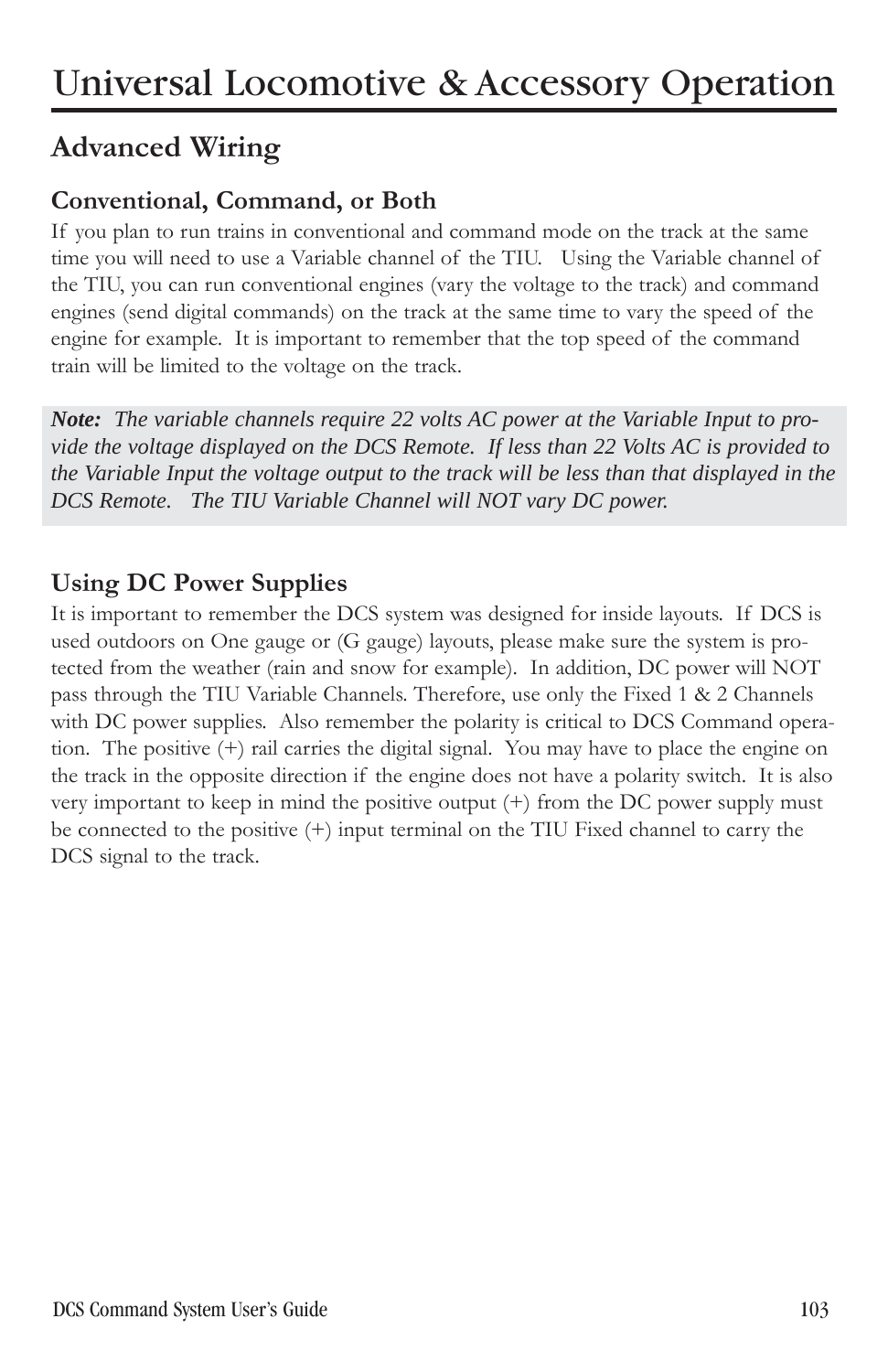### **Track Signal Improvements**

A simple method has been discovered that improves DCS track signal quality on layouts wired according to the MTH DCS wiring recommendations. The method can be employed on any layout where track quality fails to exceed 8 when measured using the DCS Track Quality test found in DCS's remote control features.



#### **18v bulb track signal improvement # 1**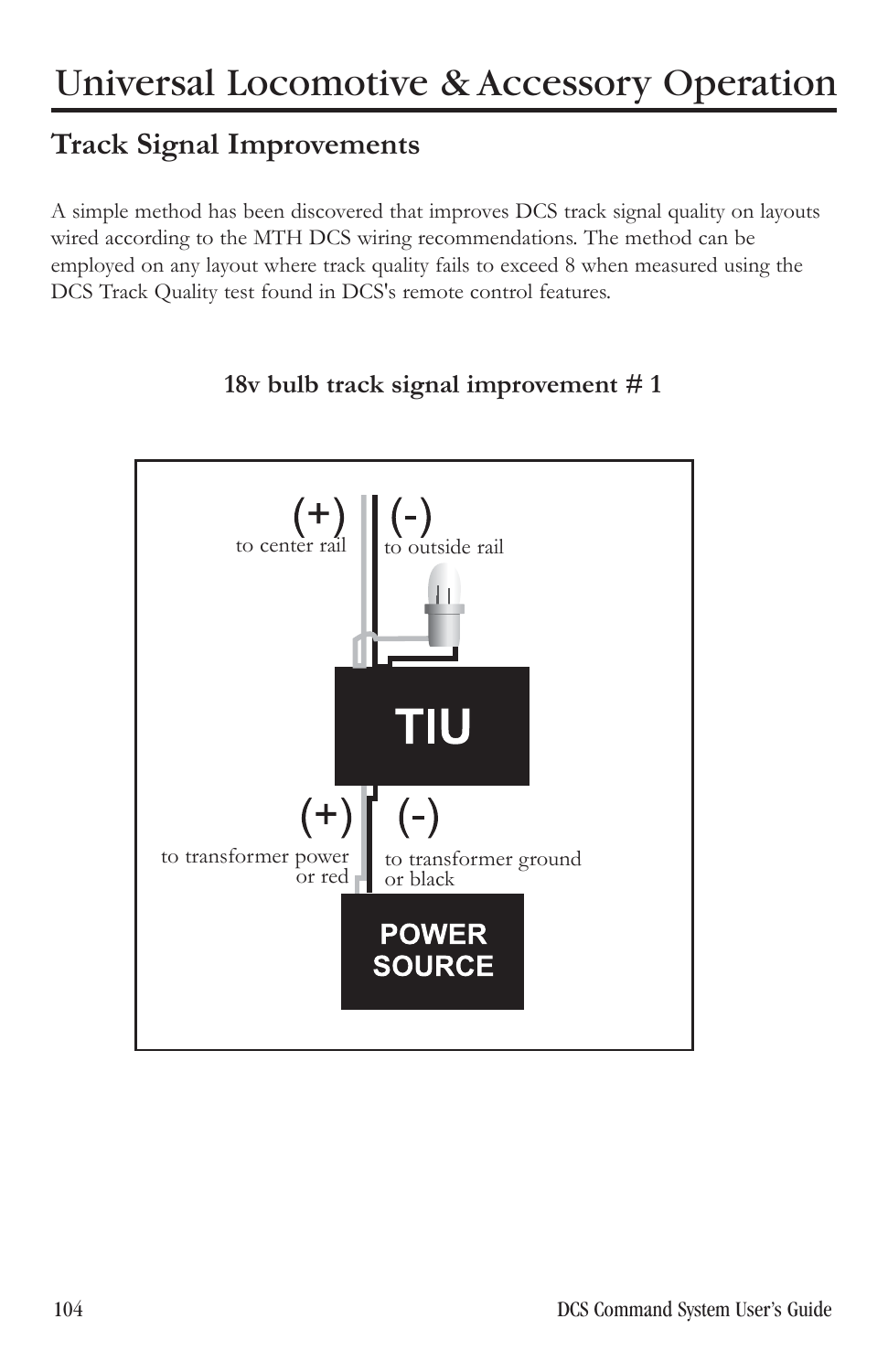### **Track Signal Improvements:** (cont'd)

By attaching an 18 volt bulb to the output ports (red and black) of the TIU Output Channels (Fixed or Variable) or onto the DCS Terminal Block input ports (red and black), the track signal quality measurements will increase. The solution does not boost the signal it simply cleans up signals reflected back into the TIU from the track. In effect, the solution eliminates any "noise" caused by signals already present on the layout which lower the effectiveness of any new signal produced by the TIU as commands are sent out.



#### **18v bulb track signal improvement # 2**

The solution is only effective on layouts employing the recommended DCS wiring methods as described on the Proto-Sound web site (www.protosound2.com) or in the DCS Operator's Manual.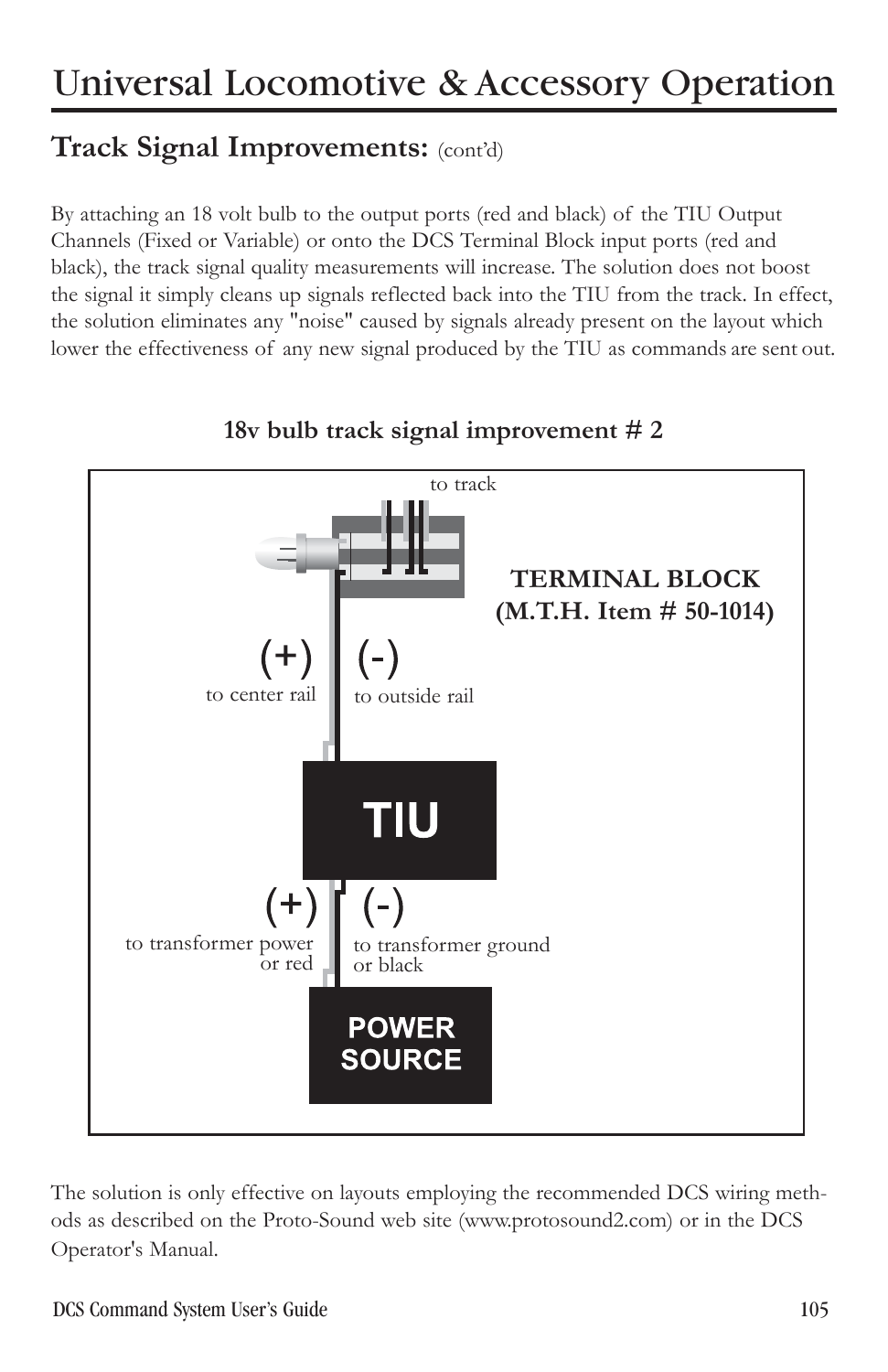**Setting up a Programming Track**

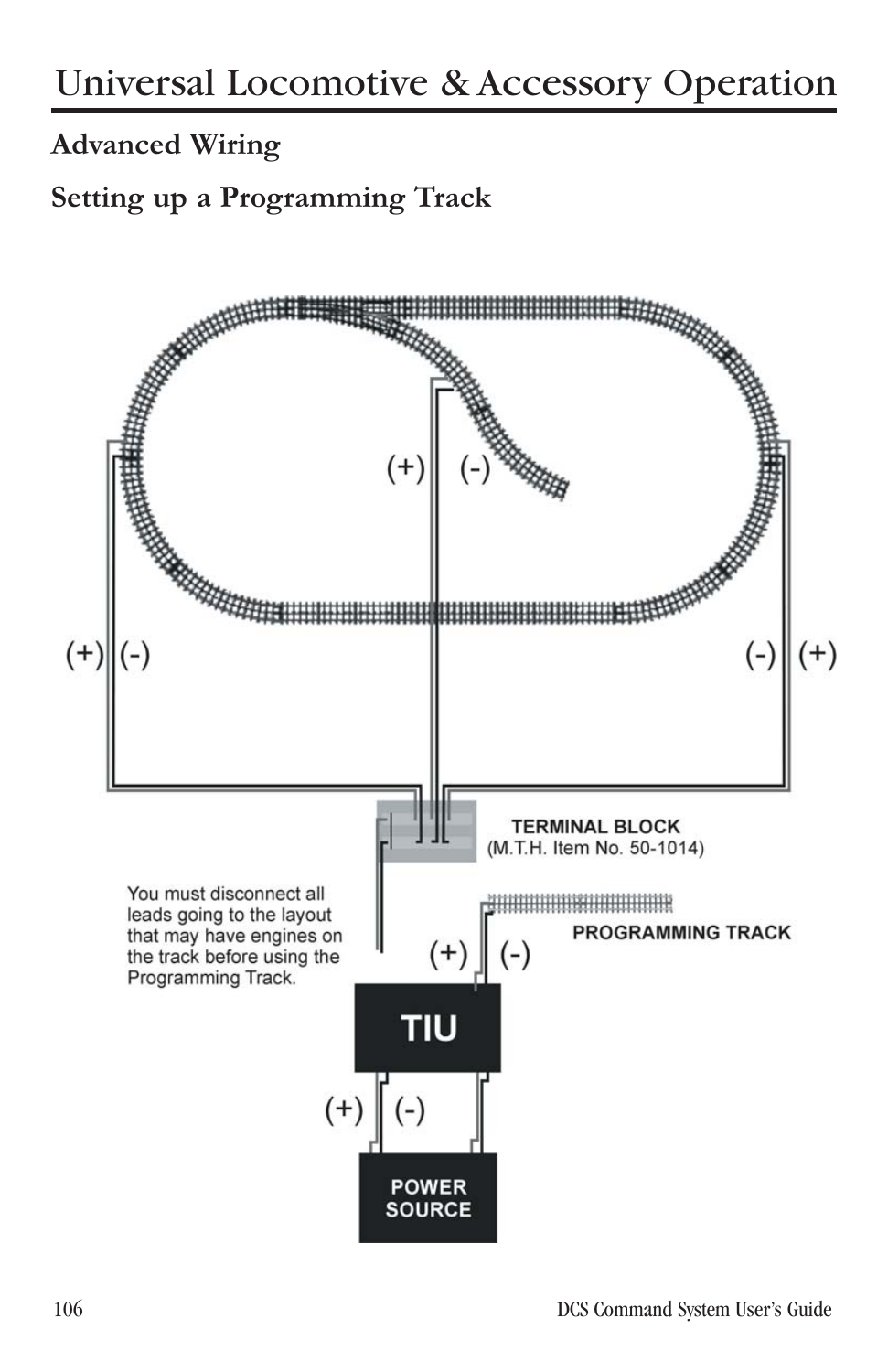### **ALL Mode (Tracks)**

ALL Mode for Tracks has been added. You now have the ability to select either All TIU or All Z4K tracks and have them power on/off simultaneously.

Lashups and Record/Playback can now be included in "All" mode operation.

- 1. Press the TR button
- 2. Select the ALL softkey
- 3. Select either Z4K or TIU tracks

4. Press the TSV softkey (Track Starting Voltage). The remote will tell all the tracks (Z4K or TIU, depending upon which one you selected in Step 3) to go to 18V. Similarly, you can roll the thumbwheel up one click and you will get to 18V as well







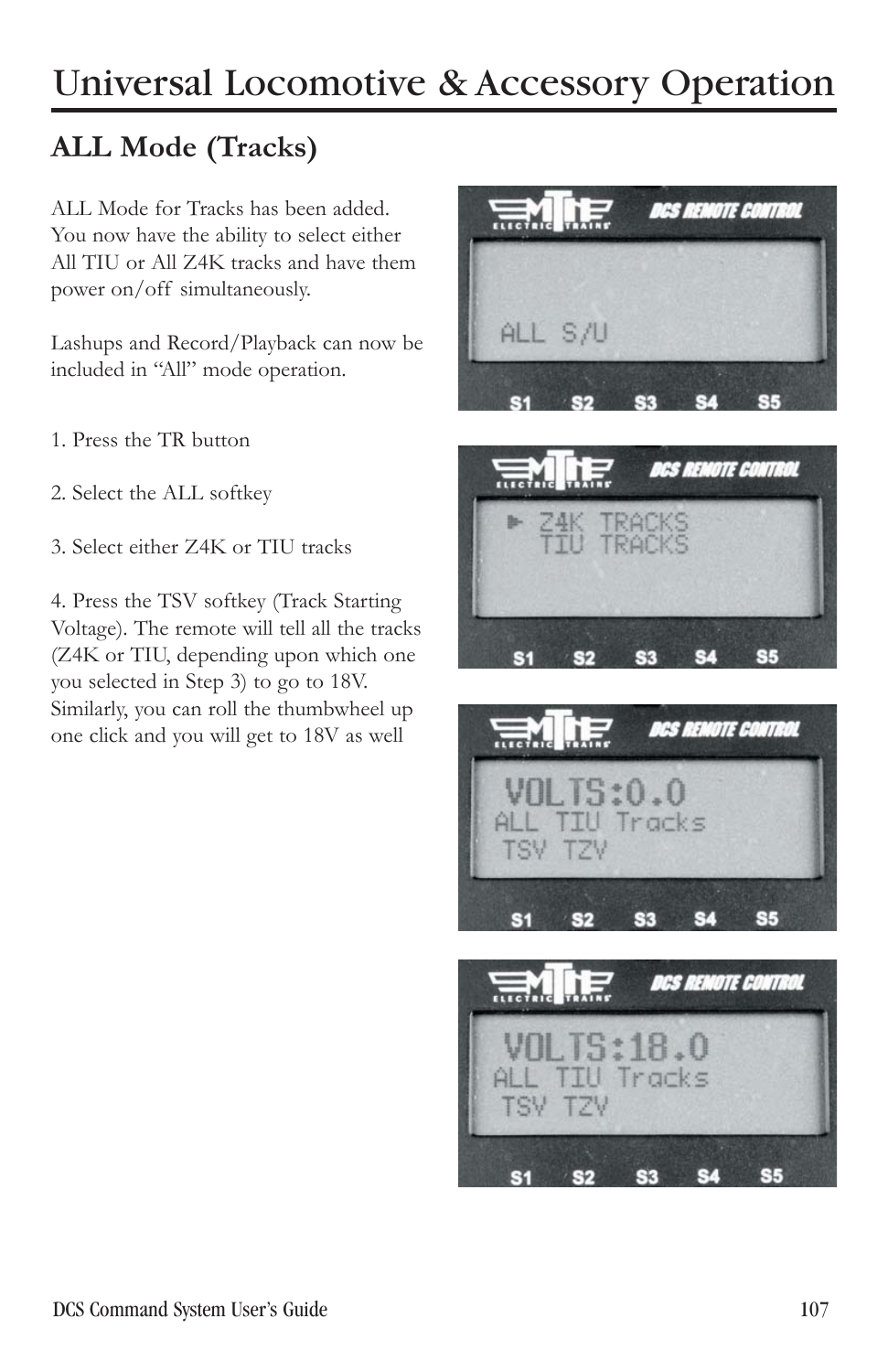### **ALL Mode (Tracks):** (cont'd)

5. You can now control the voltage applied to the tracks (Z4K or TIU-controlled) by varying the thumbwheel up or down from 5.0-22.0 Volts.

6. When you are finished and want to shut the tracks off you can press the TZV (Track Zero Volts) softkey and all the tracks you were controlling will go to zero volts.



S3 S4

**S5** 

 $\sim$  S2

 $S<sub>1</sub>$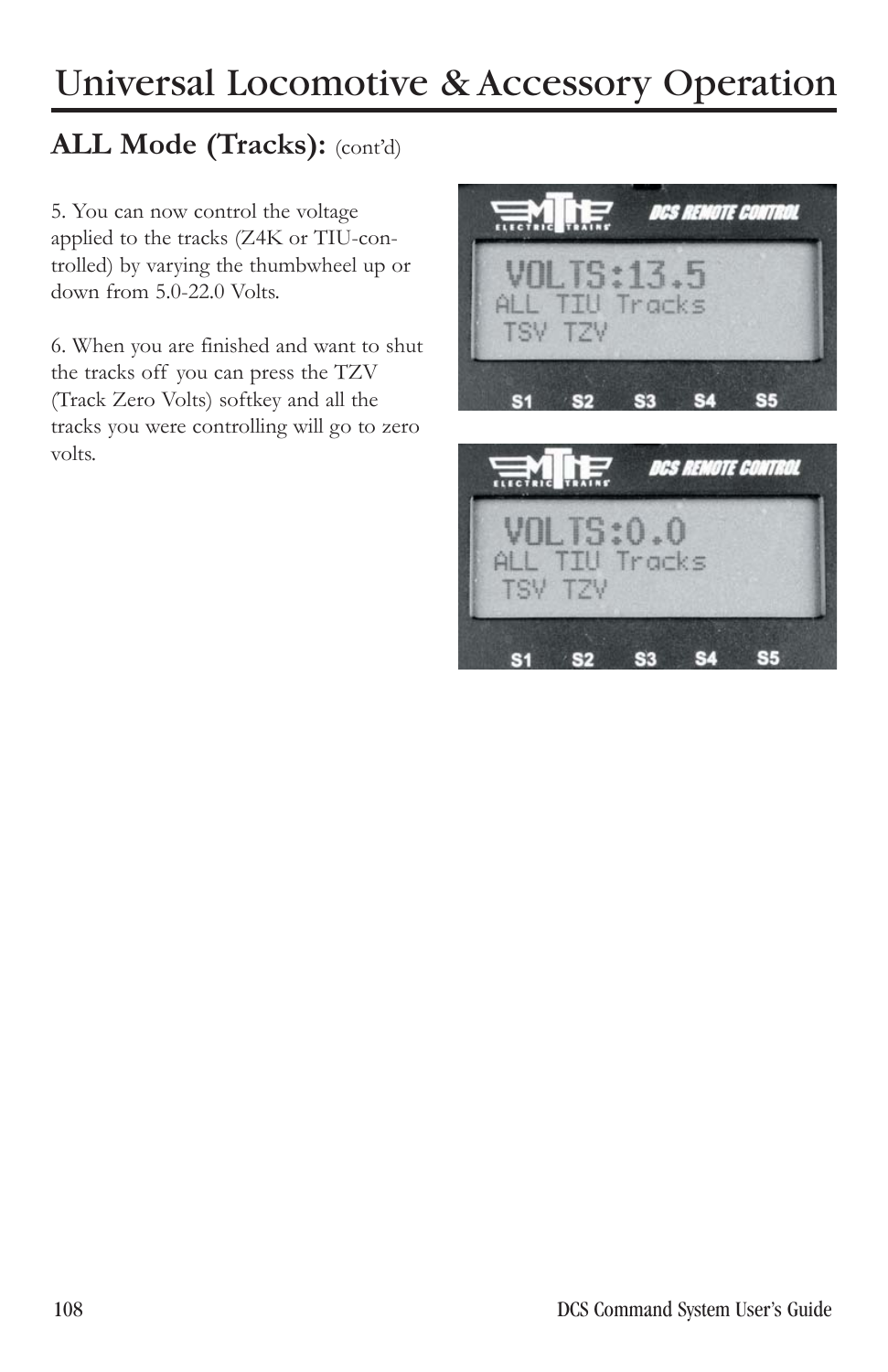### **Universal Locomotive Control**

### **TMCC**

1. Wire the layout with MTH's TIU/TMCC Connector Cable as described in the Advanced Connection section earlier in this chapter.

2. Add TMCC engines to the DCS System as described in the System/Add Engine section of the Menu chapter above.

3. Press ENG and activate all TMCC engines you want to run by scrolling to them on the inactive list and pressing the thumbwheel.

4. Select the TMCC engine you want to control next from the active engine list by scrolling to it and pressing the thumbwheel.

5. Use the thumbwheel as a throttle, and move between command mode engines (DCS or TMCC) by pressing ENG to select engines from the active engine list.

6. All TMCC functions that have a corresponding DCS one-touch key (e.g. smoke on/off) are controlled by that key.

7. Auxiliary TMCC functions that do not have a corresponding one-touch key (e.g. blow-down sounds) are controlled by a softkey labeled with the TMCC Aux Number.



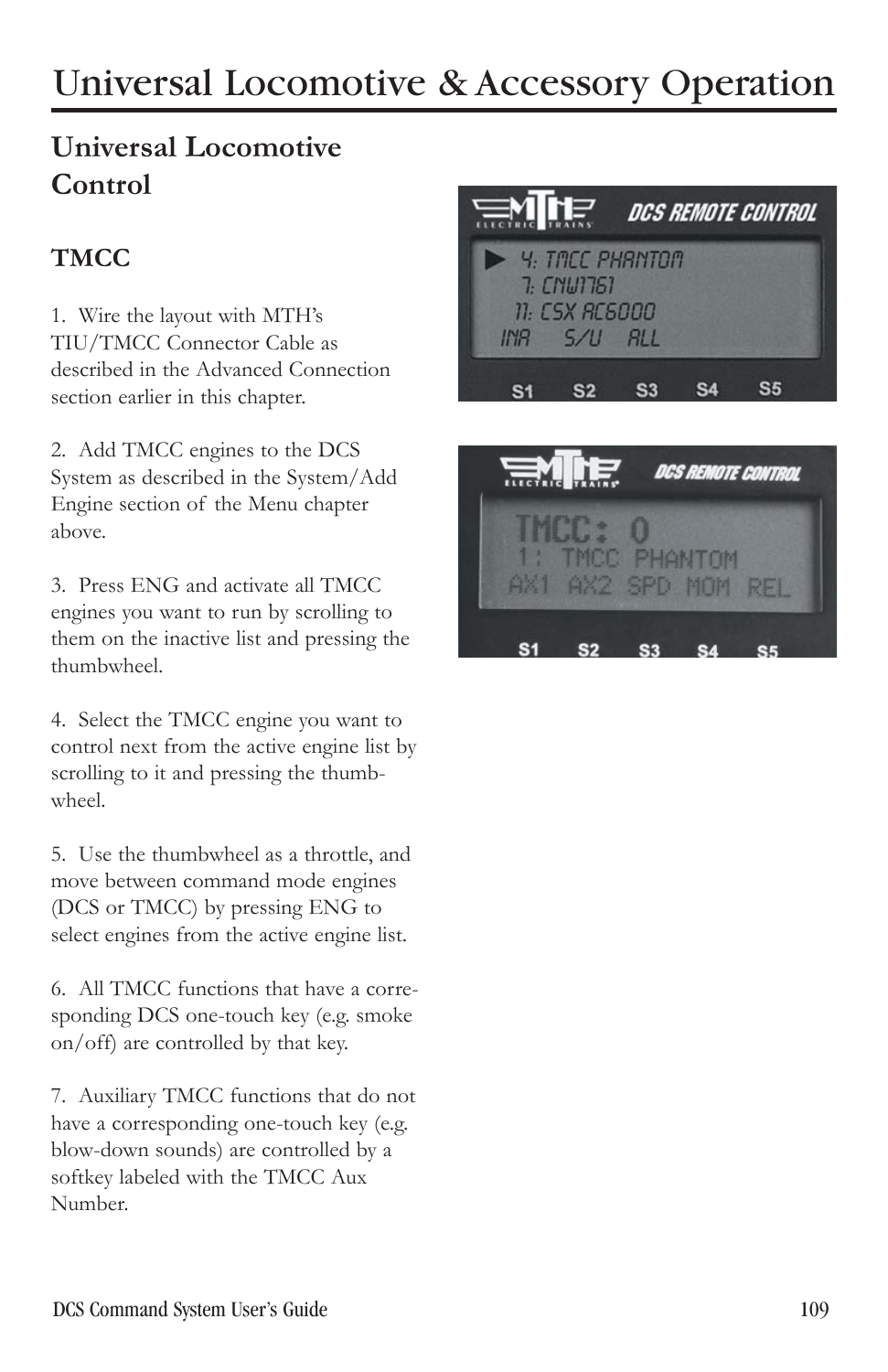### **TMCC Engine Control**

DCS Version 4.0 has made a big improvement to how you operate your TMCCequipped engines. You will notice right away the screen looks different.

1. AX1/AX2

Pressing AX1 or AX2 will highlight that softkey.

Once one of the AX softkeys is highlighted the numeric keypad is available for input. For example, if you wanted to play the Steam Release sound (Aux1, button 6 on the CAB-1) you would press the AX1 softkey so it's highlighted, then press keypad button 6 on your DCS Remote. The Steam Release sound will now play on your TMCC engine.



**S3** 

**S4** 

**S2** 

**S5** 

If you press the AX1 or Ax2 softkey again it will disable the keypad (the AX softkey highlighting goes away).

Below is the button sequence for changing a Train America Studios Engineer On-Boardequipped engine from 32 to 128 speed steps (select the EOB engine first from your engine list):

#### **· DIR AX1-AX1-AX1-AX1-AX1-keypad button #2-AX1**

(You should hear the engine's horn after the 5th AX1 button press and then again after the keypad #2 press). It's important to note that it takes two presses of the AX1 softkey on the DCS Remote to equal one press of the AUX 1 button on the CAB-1 remote.

If you press  $AX1/2$  so that it's highlighted but do not enter anything on the keypad within 3 seconds the DCS remote will automatically disable keypad input. Press the AX1/2 softkey twice to re-highlight it. Your numeric keypad will again be active.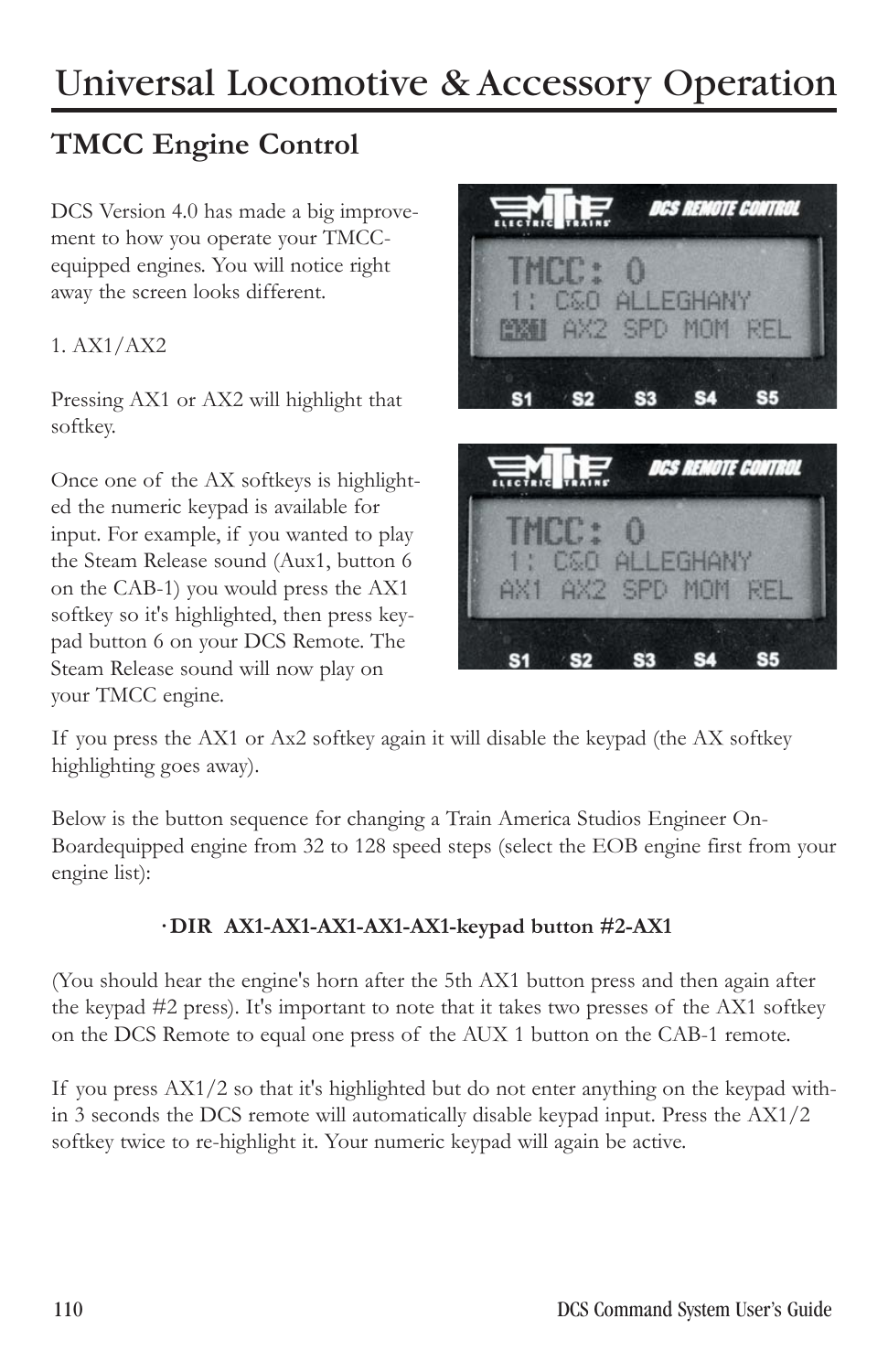### **TMCC Engine Control:** (cont'd)

#### **SPD**

Pressing the SPD softkey enables the display to show up to 128 speed steps (0-127).

### **MOM**

Pressing the MOM softkey allows you to set the Momentum of an individual engine or a lash-up.

#### **REL**

Pressing the REL softkey enables Relative speed stepping. This is particularly useful when operating items such as Crane Cars that have 360 degree movement. Rolling up on the thumbwheel is the same as spinning the knob clockwise on the CAB-1/CAB-2 remote, while rolling down on the DCS thumbwheel is the same as spinning the knob on the CAB-1/CAB-2 remote counterclockwise.





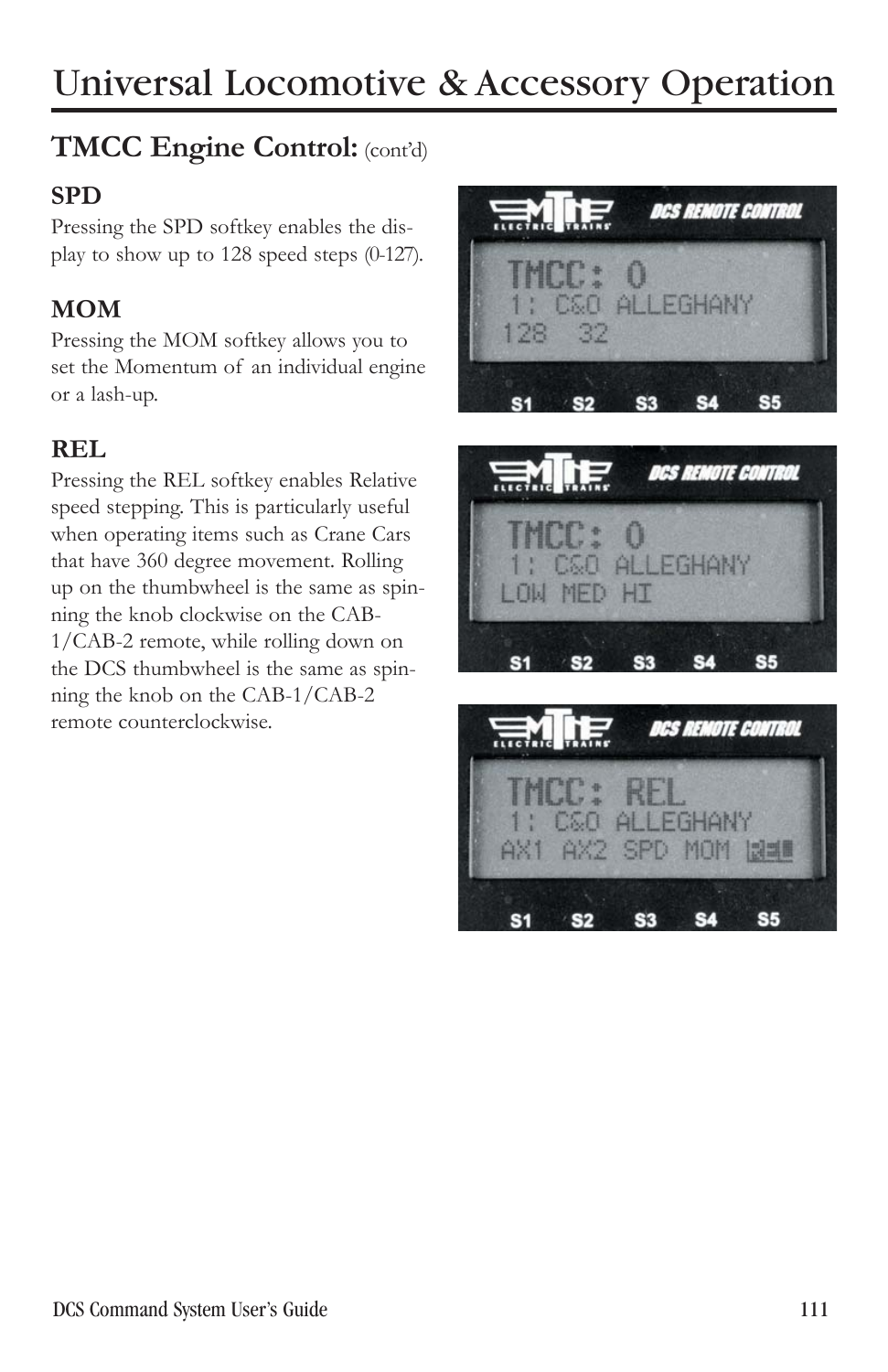#### **Universal Locomotive Control**

#### **Edit TMCC Engine Address**

You can change an engine's TMCC address via the DCS handheld.

1. Scroll through the active engine list and when the arrow is beside the engine you want to renumber, press the S/U softkey (S2) to edit the address. Select Edit Engine Address from the available choices.

2. The LCD will prompt you to put the switch under the engine into the PROG position.

3. Scroll to a TMCC engine address that is not already occupied by another TMCC engine. Press the thumbwheel to select it.

4. The LCD will prompt you to return the switch under the engine to the RUN position, and the edit is complete.



RUN/PROG **SIJITCH** TO PROG



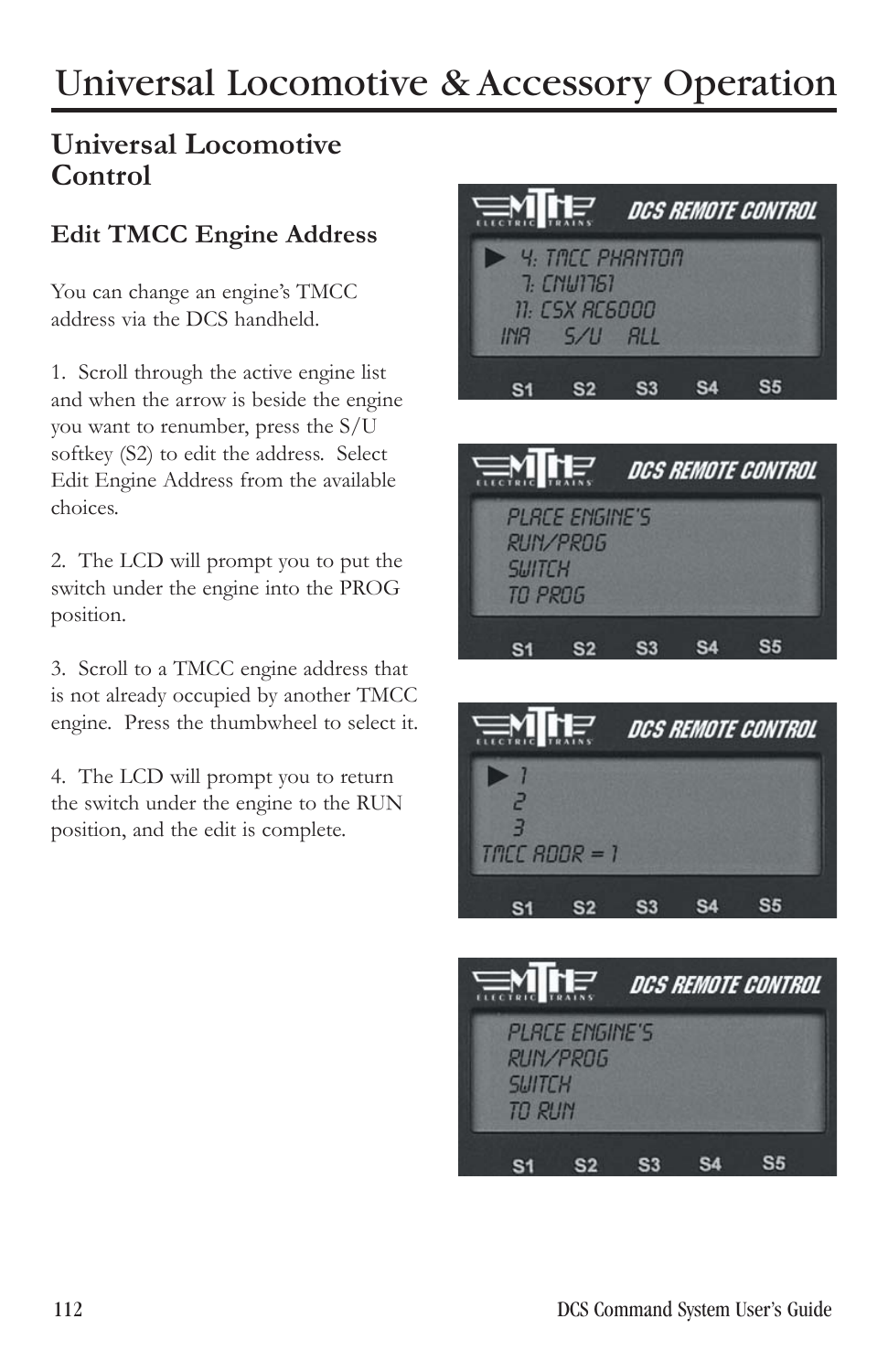### **Universal Locomotive Control**

#### **Conventional Mode**

1. Wire and name tracks according to the instructions in the Advanced Connection Section earlier in this chapter and in the Track Setup section of the Menu chapter.

2. Place a conventional mode locomotive on the track connected to a Variable channel of the TIU or to a Fixed channel being controlled by a Z-4000 remote receiver.

3. Press the "TR" (track) button, scroll to the track you want to control, and press the thumbwheel to select it.

4. Operate your engine according to its conventional mode operating instructions, using the DCS remote's thumbwheel instead of the transformer to adjust the locomotive's speed.





**DCS Tip:** To program Proto-Sound 1 engines, select the MPG softkey (S5). Scroll through the list of programming options and press the thumbwheel to select the option you want. The DCS system will send the power variations needed to activate the option, and the engine will respond with the appropriate clinks and clanks.

To set a starting minimum voltage and maximum voltage for tracks connected to the Variable channels, select the softkey under MTV and scroll to select the starting and maximum voltages.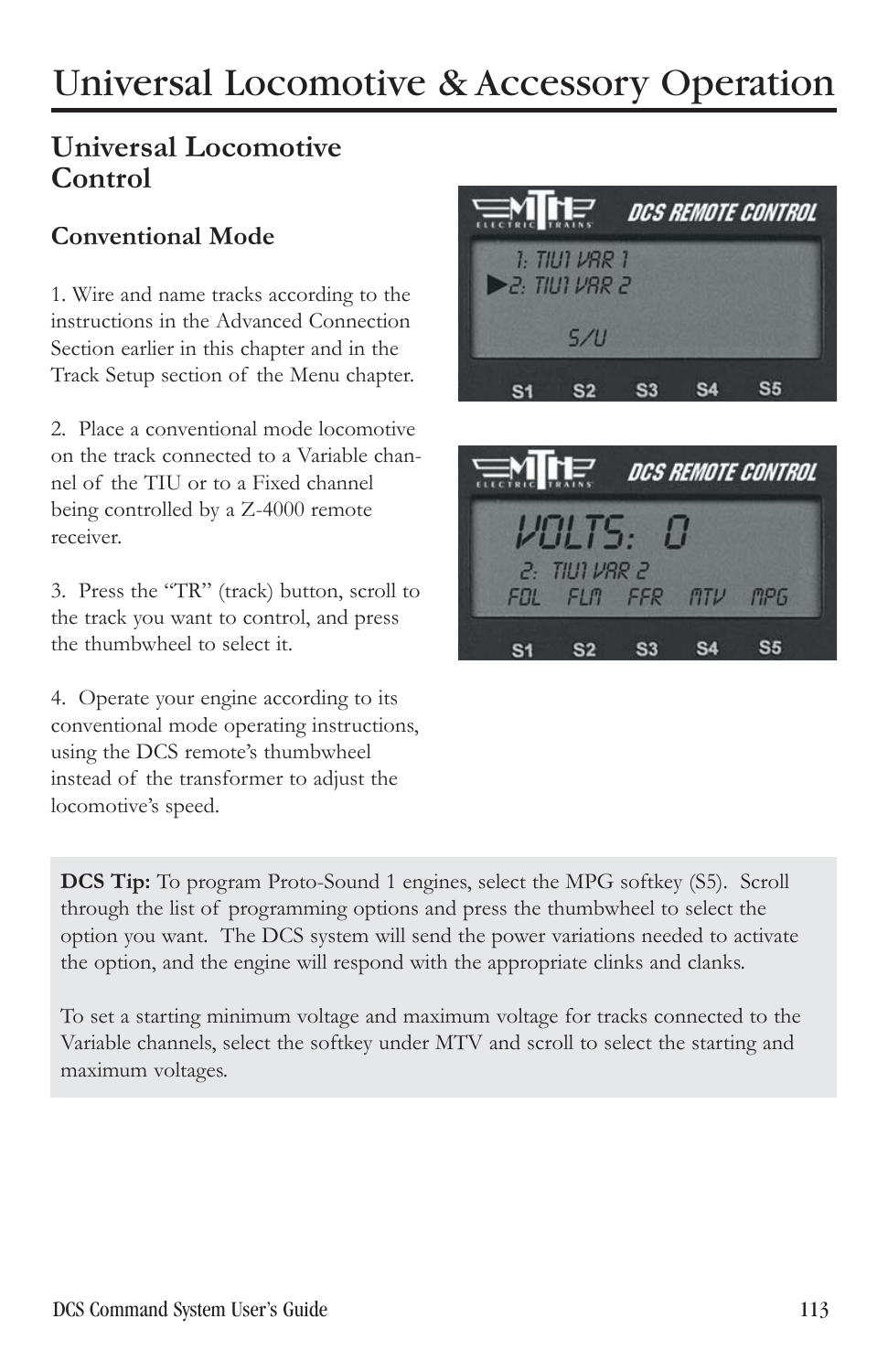### **Universal Locomotive Control**

#### **Proto-Sound 2.0 Engines in Conventional Mode**

Because the DCS remote control defaults to command mode settings, you must tell it when you want it to control a Proto-Sound 2.0 locomotive in conventional mode. Follow the steps below to operate a conventional mode engine via the DCS handheld.

1. Wire and name tracks according to the previous instructions in the Track Setup section of the Menu chapter.

2. Place a conventional mode locomotive on the track connected to a Variable channel of the TIU or to a Fixed channel being controlled by a Z-4000 remote receiver.

3. Select the Proto-Sound 2.0 engine you want to operate in conventional mode.

4. Scroll through the softkey list until you find "More" in the forth softkey screen. Press the "More" key to access the extended softkey list. Scroll and press the thumbwheel to select the Conv Mode function to put the engine into conventional mode (see the chart in Appendix A).

5. Follow the conventional mode operating instructions above.

6. When you are ready to control that engine in command mode again, re-enter the softkey list and turn conventional mode off.





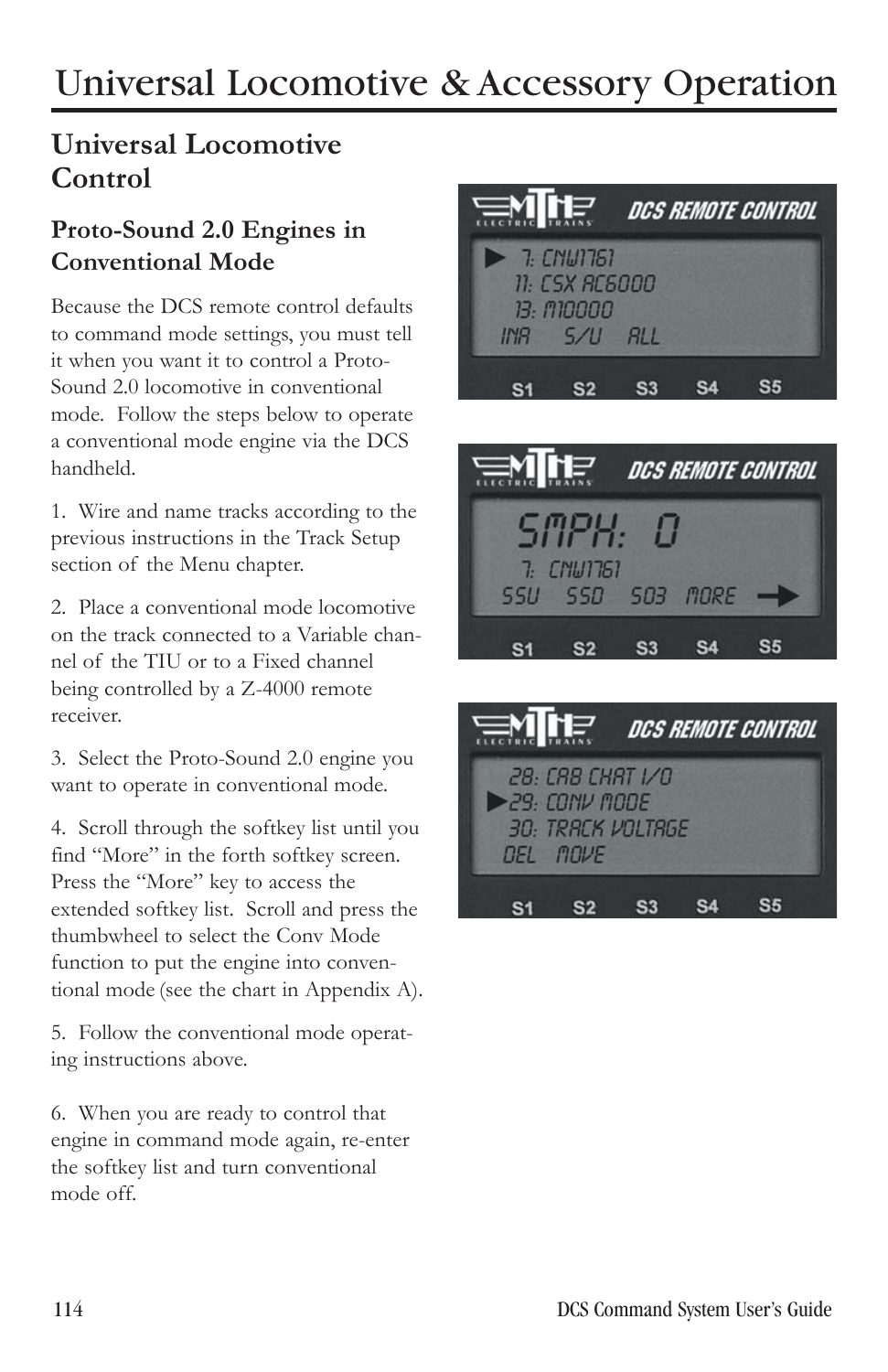### **Universal Locomotive Control**

#### Proto-Sound 2.0 Engines in Conventional Mode (cont'd)

When in Conventional Mode, the yellow Bell, white Whistle, and red Direction buttons operate the same way on the DCS handheld that they do on other transformers and remotes:

**Horn/Whistle** - To sound the whistle, firmly press the Horn/Whistle button. The whistle will sound for as long as you continue to depress the button. It will stop when you release the button.

**Bell** - To sound the bell, firmly press and release the Bell button. To turn the bell off, press and release the Bell button again. The bell will continue to ring from the time you turn it on until you press and release the button again to turn it off.

**Direction** – To change the locomotive's direction, firmly press and release the Direction button. Most 3-rail O Gauge locomotives are designed not to go directly from forward to reverse; they go into neutral between directions. If the train has been moving forward, the first press of the Direction button will put the train from forward into neutral, the second press into reverse, the third press back into neutral, and the fourth back into forward. Be sure to see your engine's operating instructions for more detail.

### **Operating with Multiple Users**

1. Wire the layout as described previously.

2. Each handheld must be programmed to communicate with the TIU(s) and engines it will control at any point in the operational session. To do this:

> A. Apply power to the TIUs your handheld will control, and add them to the handheld as described in the TIU Setup section of the Menu chapter above. You should not re-add TIUs your handheld is already programmed to control. Be careful not to attempt to assign more than one TIU to the same TIU address.

**DCS Tip**: Proto-Sound 2.0 locomotives will respond to the appropriate one-touch buttons (e.g. front and rear coupler) and to the softkeys S1-S4.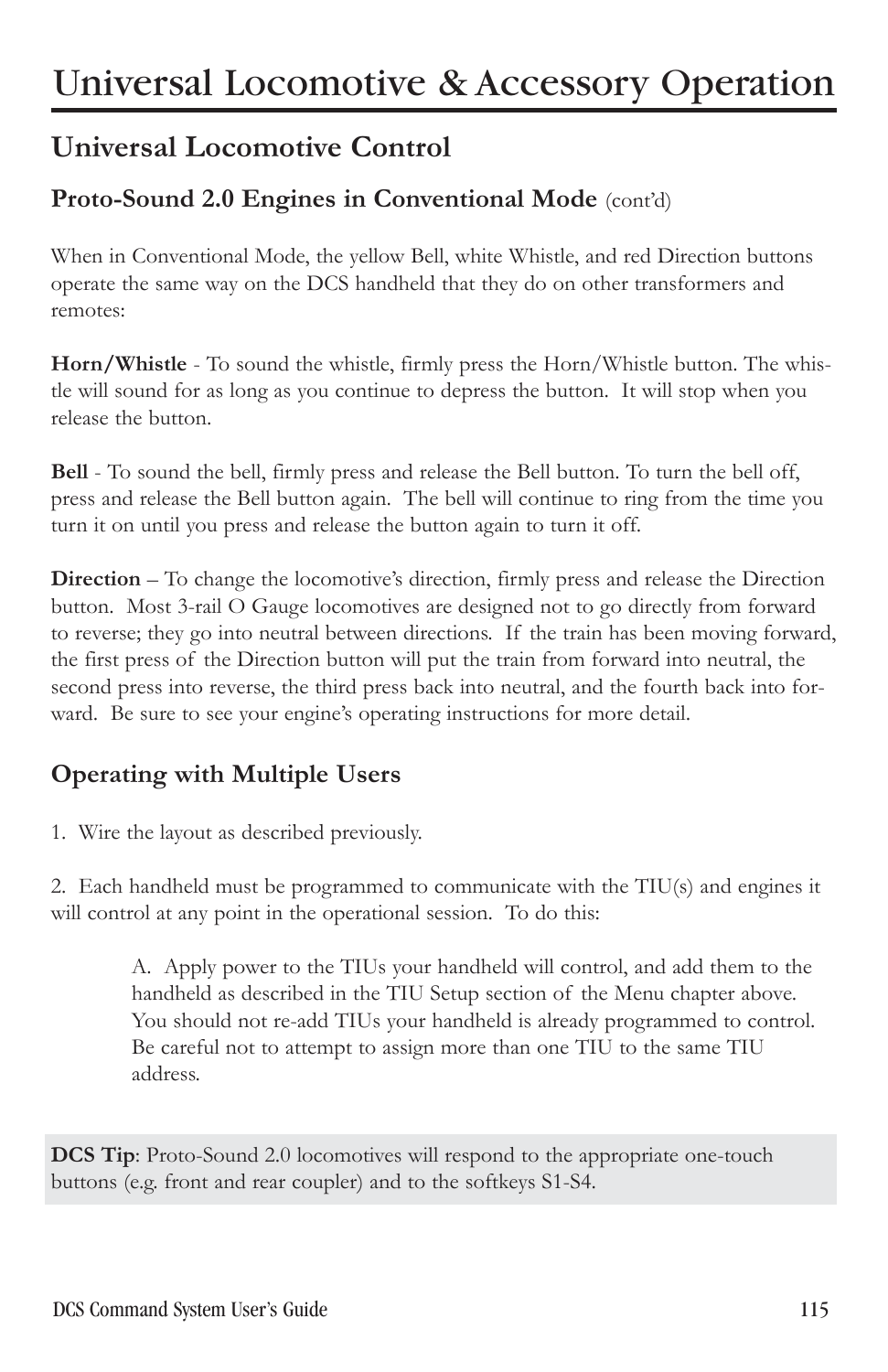### **Universal Locomotive Control**

#### **Operating with Multiple Users**(cont'd)

B. Apply power to the tracks (if any) your handheld will control in conventional mode and add them to the handheld as described in the Track Setup section of the Menu chapter above. You should not re-add tracks your handheld is already programmed to control.

C. Place each engine your handheld will control (that has not already been added to your remote control) onto the track and add it to the handheld as described in the Engine Setup section of the Menu chapter above. You should not re-add engines your handheld is already programmed to control.

3. Once everyone who will be using the DCS system in a given operating session has programmed the TIUs and engines (s)he will be controlling, begin operating normally.

4. If you find that you have cross-communication between some handhelds and TIUs, renumber some of the handhelds as described in the Set Remote Addr section in the Menu chapter above.

*Note: A given TIU and engine can be programmed into more than one handheld at a time, for control by multiple operators. But all engines do not need to be entered into every TIU and handheld on a layout; they may be entered only into the equipment that will be controlling them.* 

**DCS Tip:** You can program each handheld to communicate with up to five TIUs, whether the TIUs are all on the same layout or not. For instance, if you have two TIUs at home and three on a Club layout where you run regularly, you can program all five TIUs into the handheld once and leave them programmed rather than re-programming every time. Press READ whenever you change layouts so that the remote will know which TIUs it is communicating with in a given session. Note that the more TIUs are added to a handheld, the longer the READ process will take, as the handheld searches for each TIU to determine whether it is there.

**DCS Tip:** Engines will respond to the last command given, allowing more than one operator to control the same engines in the same session.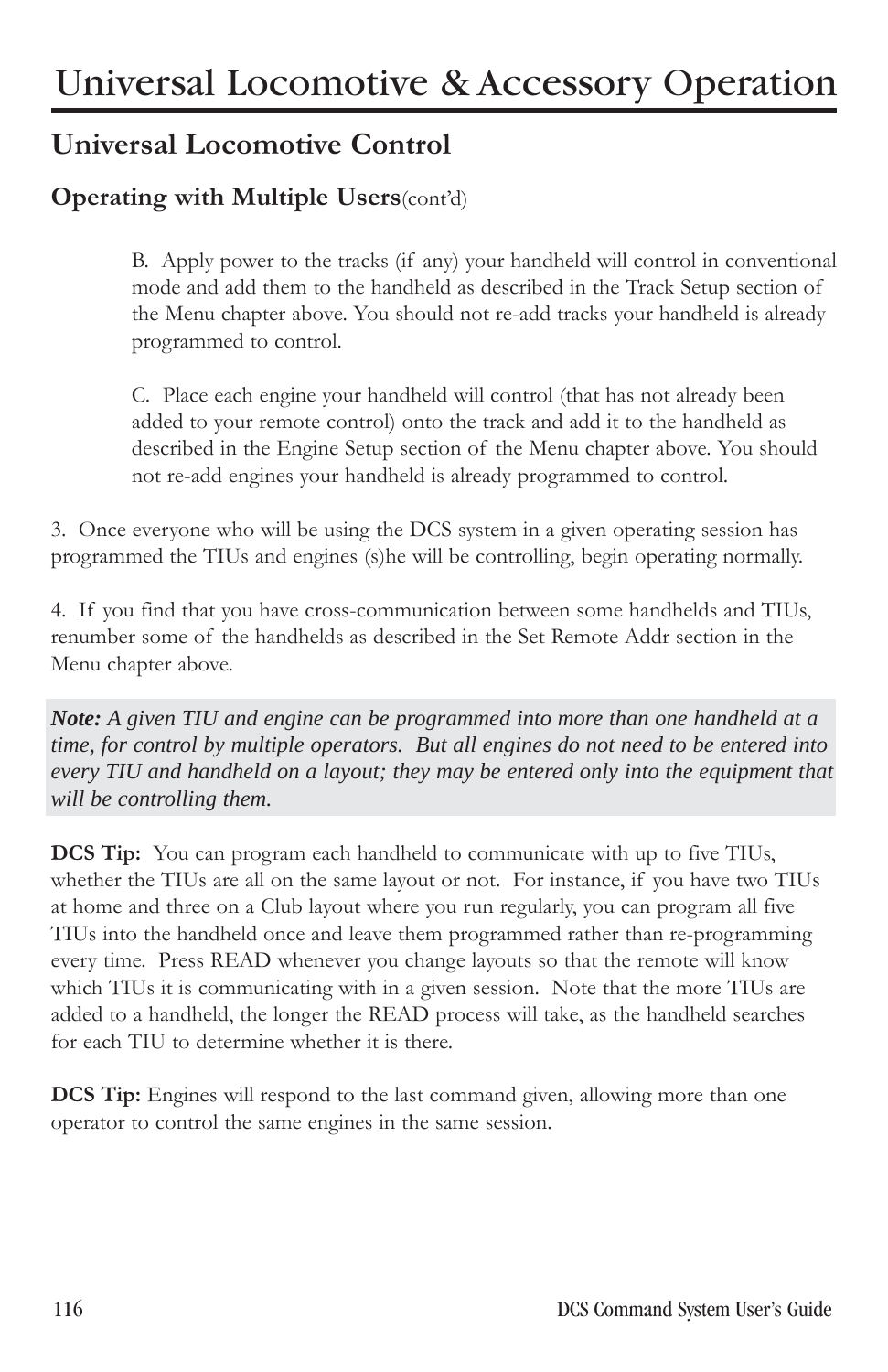### **Switch and Accessory Operation**

Using an Accessory Interface Unit (AIU— Item No. 50-1004) turns DCS into a complete layout control system. Once you have wired an AIU, switches, and accessories to the DCS system, you can control them via the DCS remote control.

1. Press the SW (for switches) or ACC (for accessories) button.

2. Scroll until the arrow is located beside the switch or accessory you want to control.

3. Press the appropriate softkey below the command you want to send (softkeys described below).

#### **Switches:**

ALL: Selects ALL switches connected to an AIU.

S/U: Shortcut to the Switch Setup screen within the menu system.

Throws a switch straight.

Throws a switch curved.

#### **Accessories:**

ALL: Selects ALL accessories connected to an AIU.

S/U: Shortcut to the Accessory Setup screen within the menu system.

On: Turns the selected accessory on for continuous operation.

Off: Turns the selected accessory off.

Act: Activates the selected accessory for one-time operation.



| <b>ENILE</b> |                                                                     | DCS REMOTE CONTROL |    |  |
|--------------|---------------------------------------------------------------------|--------------------|----|--|
|              | $\blacktriangleright$ 1: CAR WASH<br>2: GRS STRTION<br>3: FIREHOUSE |                    |    |  |
|              | $RIL$ $5/II$ $0N$ $0FF$                                             |                    | HT |  |
|              |                                                                     |                    |    |  |

See the AIU Operators Manual for complete instructions on wiring and operation.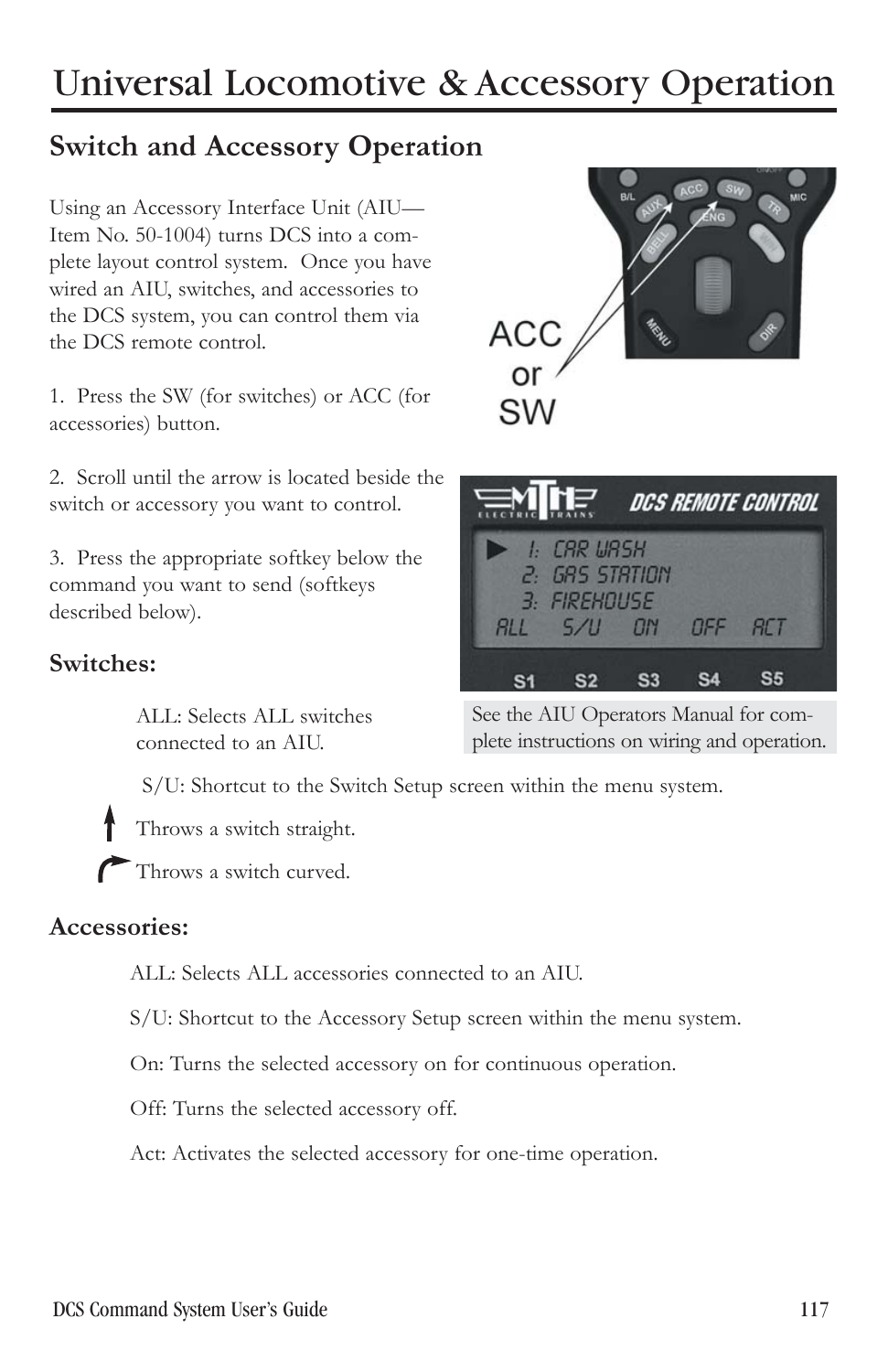### **Proto/Smoking Whistle**

This feature allows you to enable a smoking whistle feature that adds more realism to your model by blowing steam (smoke) out of the whistle whenever the whistle sound is activated. It works in conjunction with the Proto-Whistle feature. Like the Proto-Whistle feature, the Smoking Whistle is not available on all DCSequipped engines. This feature will only work on those engines that have the proper hardware and an actual whistle smoke unit.

1. Select the Proto-Whistle/Smoking Whistle-equipped engine from your DCS remote.

2. Press the SPW softkey. It will highlight

3. Your display will change to indicate that Proto-Whistle is active.

4. Press the FSW softkey to enable the Smoking Whistle Feature. This softkey will also highlight.